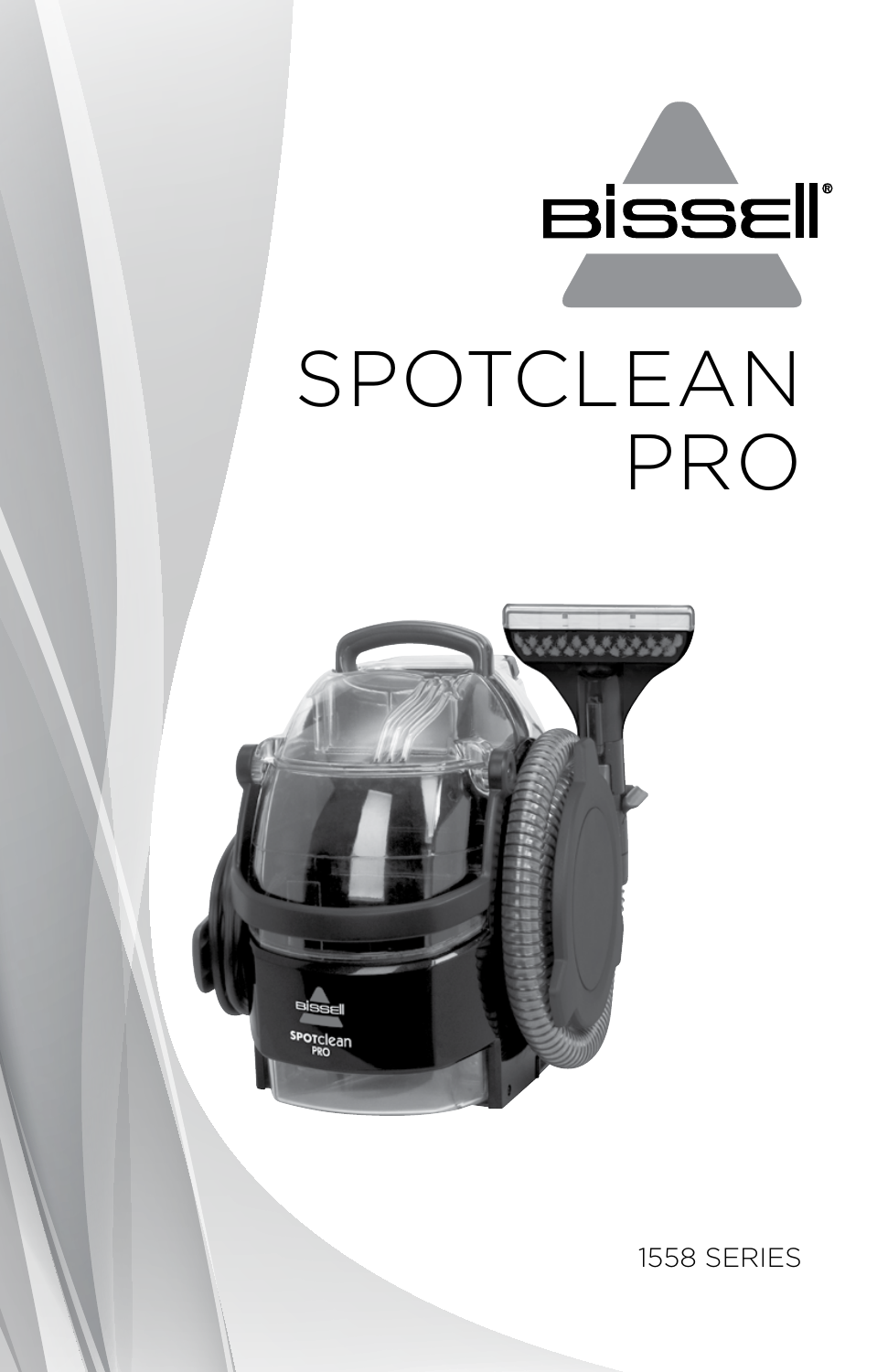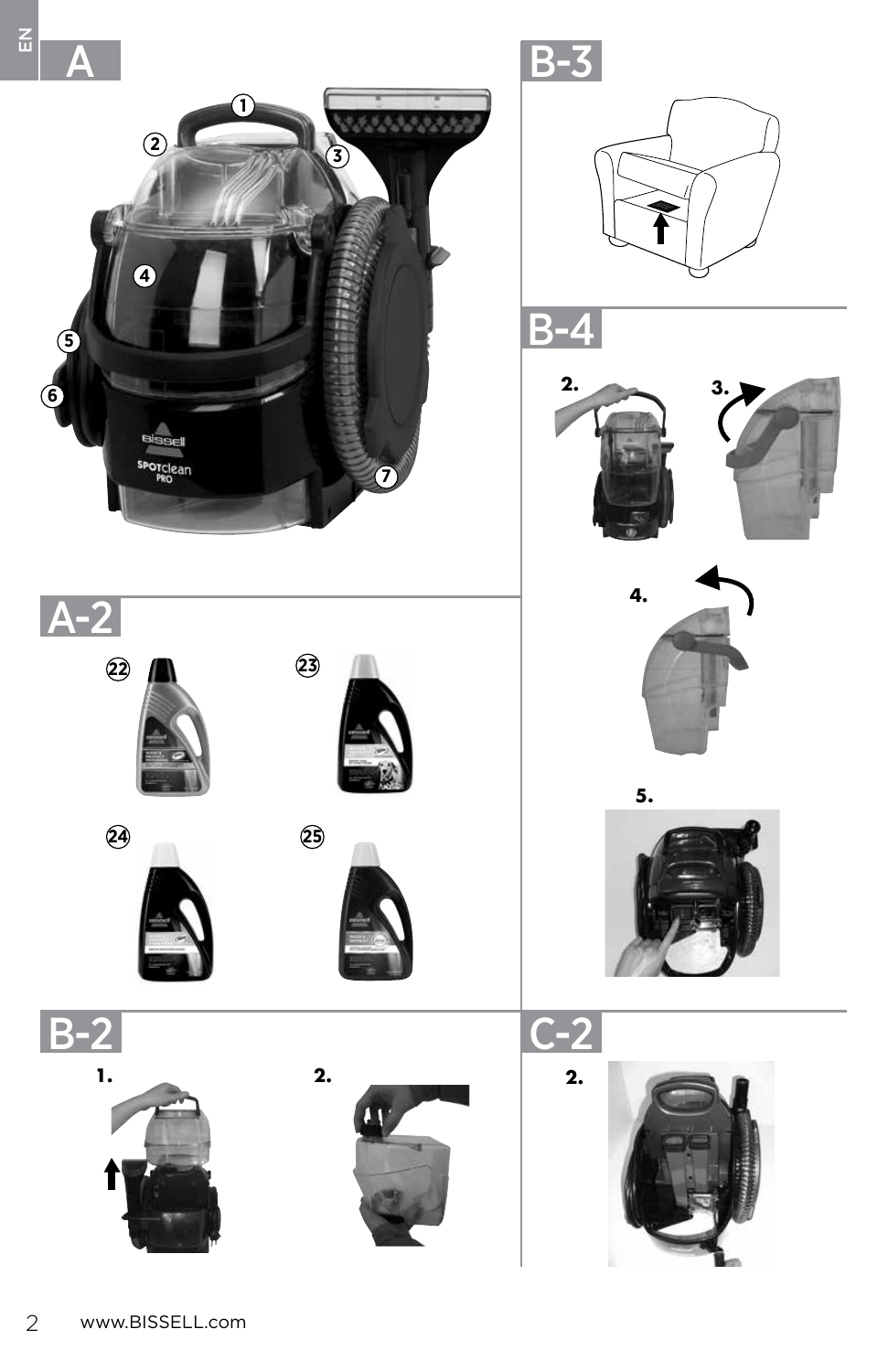# IMPORTANT SAFETY INSTRUCTIONS

#### READ ALL INSTRUCTIONS BEFORE USING YOUR CLEANER.

When using an electrical appliance, basic precautions should be observed, including the following.

## WARNING **TO REDUCE THE RISK OF FIRE, ELECTRIC SHOCK, OR INJURY:**

- » Unplug from electrical socket when not in use and before cleaning, maintaining or servicing the appliance.
- » This appliance can be used by children aged from 8 years and above and persons with reduced physical, sensory or mental capabilities or lack of experience and knowledge if they have been given supervision or instruction concerning use of the appliance in a safe way and understand the hazards involved. Cleaning and user maintenance shall not be made by children without supervision.
- » Children should be supervised to ensure that they do not play with the appliance.
- » If the supply cord is damaged, it must be replaced by the manufacturer, its service agent or similarly qualified persons in order to avoid a hazard.
- » Do not run appliance over cord.
- » Keep hair, loose clothing, fingers, and all parts of body away from openings and moving parts of the appliance and its accessories.
- » Use only the type and amount of liquids specified under the Operations section of this guide.
- » Do not leave appliance when plugged in.
- » Always connect to a properly earthed electrical socket. Do not modify earthed plug.
- » Do not expose to rain. Store indoors.
- » Do not allow to be used as a toy.
- » Use only as described in the user guide.
- » Use only manufacturer's recommended attachments.
- » Do not use with damaged cord or plug.
- » Do not immerse in water or liquid.
- » If appliance is not working as it should, has been dropped, damaged, left outdoors, or dropped into water; do not attempt to operate it and have it repaired at an authorized service center.
- » Liquid or steam must not be directed towards equipment containing electrical components.
- » Do not pull or carry by cord, use cord as a handle, close door on cord, or pull cord around sharp edges or corners.
- » Keep cord away from heated surfaces.
- » Do not unplug by pulling on cord.
- » To unplug, grasp the plug, not the cord.
- » Do not handle plug or appliance with wet hands.
- » Do not put any object into openings.
- » Do not use with any opening blocked; keep free of dust, lint, hair, and anything that may reduce air flow.
- » Turn off all controls before unplugging.
- » Use extra care when cleaning on stairs.
- » Do not use to pick up flammable or combustible liquids, such as petrol, or use in areas where they may be present.
- » Do not pick up toxic material (chlorine bleach, ammonia, drain cleaner, etc.)
- » Do not use appliance in an enclosed space filled with vapors given off by oil base paint, some mothproofing substances, flammable dust, or other explosive or toxic vapors.
- » Do not pick up hard or sharp objects such as glass, nails, screws, coins, etc.
- » Keep appliance on a level surface.
- » Unplug before attaching the TurboBrush™ tool.
- **Example 18**<br>
a cord or plug,<br>
a criquid,<br>
a criquid,<br>
and shown<br>
strivice center.<br>
strivice center.<br>
be directed towards<br>
be directed towards<br>
to the direct of diversion of the section<br>
and a a handle,<br>
and a round sharp » If your appliance is fitted with a nonrewireable BS 1363 plug it must not be used unless a 13 amp (ASTA approved to BS 1362) fuse is fitted in the carrier contained in the plug. Spares may be obtained from your BISSELL supplier. If for any reason the plug is cut off, it must be disposed of, as it is an electric shock hazard should it be inserted into a 13 amp socket.

# WARNING

**DO NOT EXPOSE TO RAIN. STORE INDOORS. USE ONLY BISSELL CLEANING PRODUCTS INTENDED FOR USE WITH THIS MACHINE.**

# WARNING

**TO REDUCE THE RISK OF FIRE AND ELECTRIC SHOCK, ALWAYS INSTALL FLOAT BEFORE ANY WET PICK-UP OPERATION.**

# SAVE THESE INSTRUCTIONS

#### FOR OPERATION ON A 220-240 VOLT A.C. 50-60 HZ POWER SUPPLY ONLY.

This model is for household use only.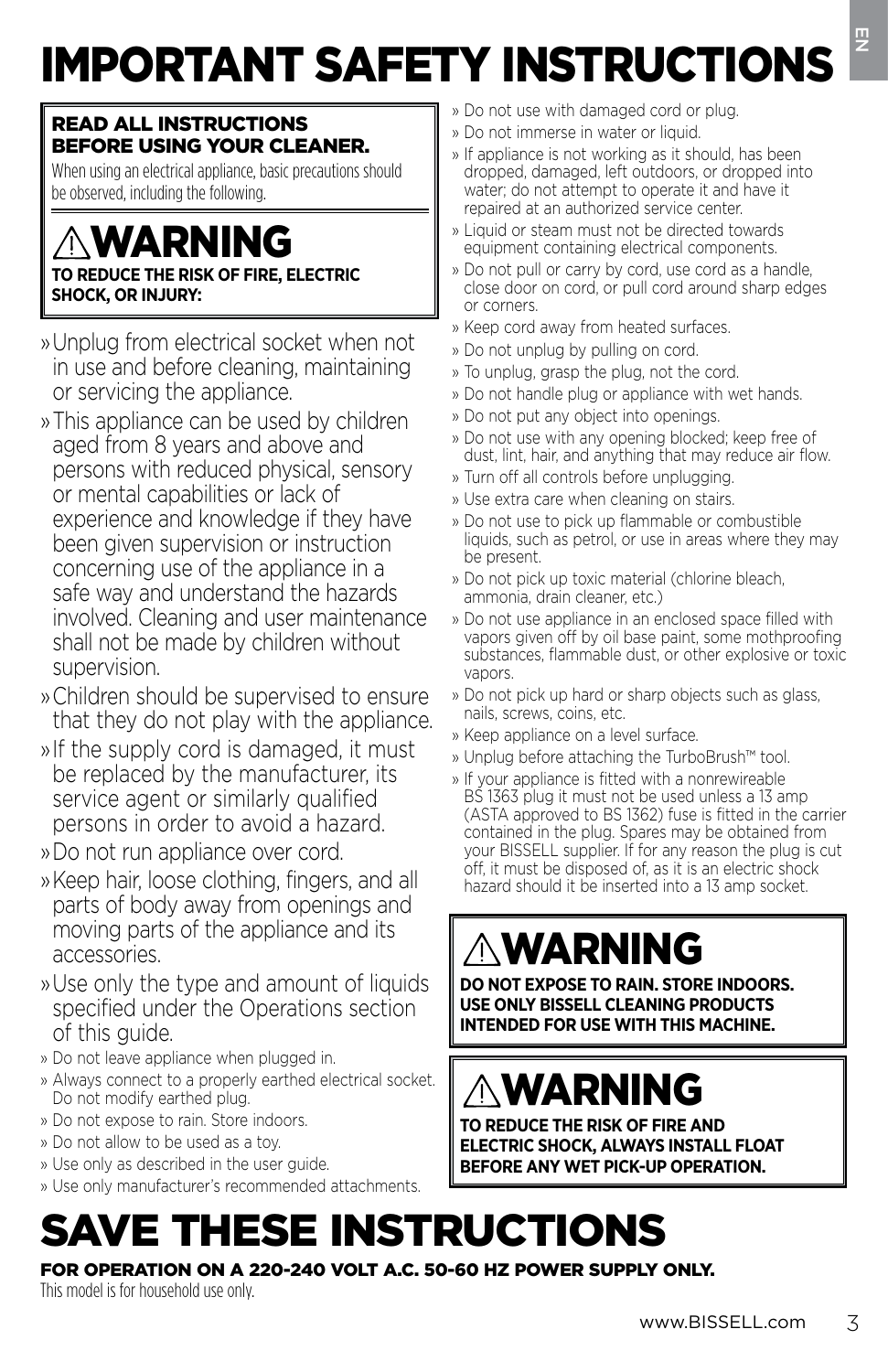## Thanks for buying a BISSELL portable deep cleaner

mar 1. J. mell

Mark J. Bissell Chairman & CEO

 $\leq$  $\frac{8}{1}$ 

**N** 

DK

DE

ES

 $\overline{\mathbb{L}}$ 

FR

 $3 - 80$ 

HU

**I** 

 $\overline{\mathsf{z}}$ 

 $\frac{9}{5}$ 

 $\overline{\mathtt{a}}$ 

h.

RU

 $\breve{\mathbf{s}}$ 

113-120

SE

| $-16$              | We're glad you purchased a BISSELL portable deep cleaner.<br>Everything we know about floor care went into the design and<br>construction of this complete, high-tech home cleaning system.                                                                                    |              |                                                                                                                                              |
|--------------------|--------------------------------------------------------------------------------------------------------------------------------------------------------------------------------------------------------------------------------------------------------------------------------|--------------|----------------------------------------------------------------------------------------------------------------------------------------------|
| $17 - 24$<br>25-32 | Your BISSELL portable deep cleaner is well made, and we back it<br>with a limited two-year guarantee. We also stand behind it with a<br>knowledgeable, dedicated Consumer Care department, so, should<br>you ever have a problem, you'll receive fast, considerate assistance. |              |                                                                                                                                              |
| $33 - 40$          | My great-grandfather invented the floor sweeper in 1876. Today,<br>BISSELL is a global leader in the design, manufacture, and service<br>of high quality homecare products like your BISSELL deep cleaner.                                                                     |              |                                                                                                                                              |
| 41-48              | Thanks again, from all of us at BISSELL.                                                                                                                                                                                                                                       |              |                                                                                                                                              |
|                    | mar 1. J. mell                                                                                                                                                                                                                                                                 |              |                                                                                                                                              |
| 49-56              | Mark J. Bissell<br>Chairman & CEO                                                                                                                                                                                                                                              |              |                                                                                                                                              |
| 57-64              |                                                                                                                                                                                                                                                                                |              |                                                                                                                                              |
| 65-72              |                                                                                                                                                                                                                                                                                |              |                                                                                                                                              |
|                    | <b>Symbol Definitions</b>                                                                                                                                                                                                                                                      |              |                                                                                                                                              |
| 73-80              |                                                                                                                                                                                                                                                                                |              |                                                                                                                                              |
| 81-88              |                                                                                                                                                                                                                                                                                | WARNING      | AN ACTION OR ATTENTION IS NEEDED TO THIS AREA IN<br>ORDER TO REDUCE THE RISK OF ELECTRIC SHOCK, FIRE,<br><b>OR INJURY</b>                    |
| 89-96              |                                                                                                                                                                                                                                                                                | <b>GUIDE</b> | <b>READ USER GUIDE FOR COMPLETE SAFETY AND USER</b><br><b>INSTRUCTIONS</b>                                                                   |
| 97-104             |                                                                                                                                                                                                                                                                                | WEEE         | DO NOT THROW THE APPLIANCE AWAY WITH THE<br>NORMAL HOUSEHOLD WASTE AT THE END OF ITS LIFE.<br>BUT HAND IT IN AT AN OFFICIAL COLLECTION POINT |
| 105-112            |                                                                                                                                                                                                                                                                                |              | FOR RECYCLING. BY DOING THIS YOU WILL HELP TO<br>PRESERVE THE ENVIRONMENT.                                                                   |
|                    |                                                                                                                                                                                                                                                                                |              |                                                                                                                                              |
| $113 - 120$        |                                                                                                                                                                                                                                                                                |              |                                                                                                                                              |
| $121 - 128$        |                                                                                                                                                                                                                                                                                |              |                                                                                                                                              |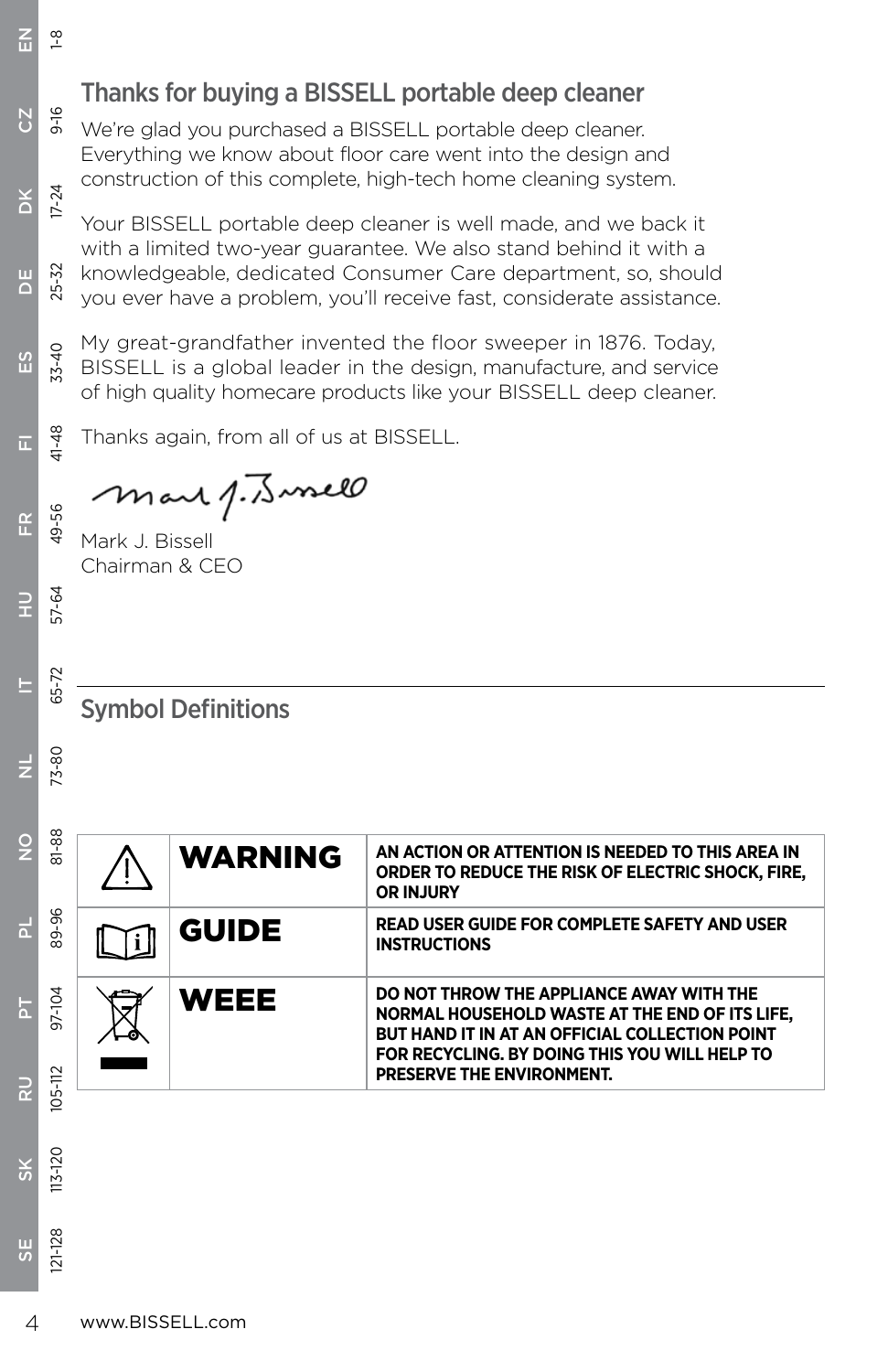

# **Product View**



Do not plug in your cleaner until you have completely assembled it per the following instructions and are familiar with all instructions and operating procedures.

- 1 Carry Handle
- 2 Power Button<br>3 Formula & Clea
- Formula & Clean Water Tank
- 4 Dirty Water Tank<br>5 Power Cable
- Power Cable
- 6 Quick Release™ Cable Wrap
- 7 Flex Hose

## A-2 Cleaning Formulas

Always use genuine BISSELL deep cleaning formulas. Non-BISSELL cleaning formulas may harm the cleaner and may void the guarantee.

- 22 1.5 L 2X Wash & Protect PRO Professional Stain & Odour Formula w/ Scotchgard™ Protector
- 23 1.5 L 2X Wash & Protect PET Pet Stain & Odour Formula w/ Scotchgard™ Protector
- 24 1.5 L 2X Wash & Protect Stain & Odour Formula w/ Scotchgard™ Protector
- 25 1.5 L 2X\* Wash & Refresh Blossom & Breeze w/ Febreze™ Freshness

\*2X concentrated formula, 60 mL is equivalent to 120 mL of nonconcentrated formula



To reduce the risk of fire and electric shock due to internal component damage, use only BISSELL cleaning fluids intended for use with the deep cleaner.



To reduce the risk of fire, use only BISSELL deep cleaning formula for full size machines in your deep cleaner. Use of cleaning formulas that contain lemon or pine oil may damage this appliance and

void the guarantee. Chemical spot cleaners or solvent-based soil removers should not be used. These products may react with the plastic materials used in your deep cleaner causing cracking or pitting.

# **Operations**

### Before you clean

Vacuum area with a dry vacuum cleaner thoroughly before deep cleaning.

### B-1 Preparing the machine

**1.** Release flex hose by twisting the hose secure latch clockwise. Unwrap flex hose completely.

**Example 18**<br> **an**<br> **he machine**<br> **he machine**<br> **y** twisting the hose<br> **e.** Unwrap flex hose<br>
tool to the hose grip<br>
r. Make certain the<br>
red.<br>
the power cord<br>
the power cord<br>
into grounded outlet.<br>
<br> **dunder**<br>
<br> **dunder**<br> **2.** Attach the desired tool to the hose grip until it snaps together. Make certain the tool is securely attached.

**3.** Twist the Quick Release™ cord wrap clockwise to unwrap the power cord completely and plug into grounded outlet.

Scotchgard™ is a trademark of 3M®.

Febreze and related trademarks are owned by The Procter & Gamble Company, Cincinnati, Ohio, and used under license by BISSELL Homecare, Inc.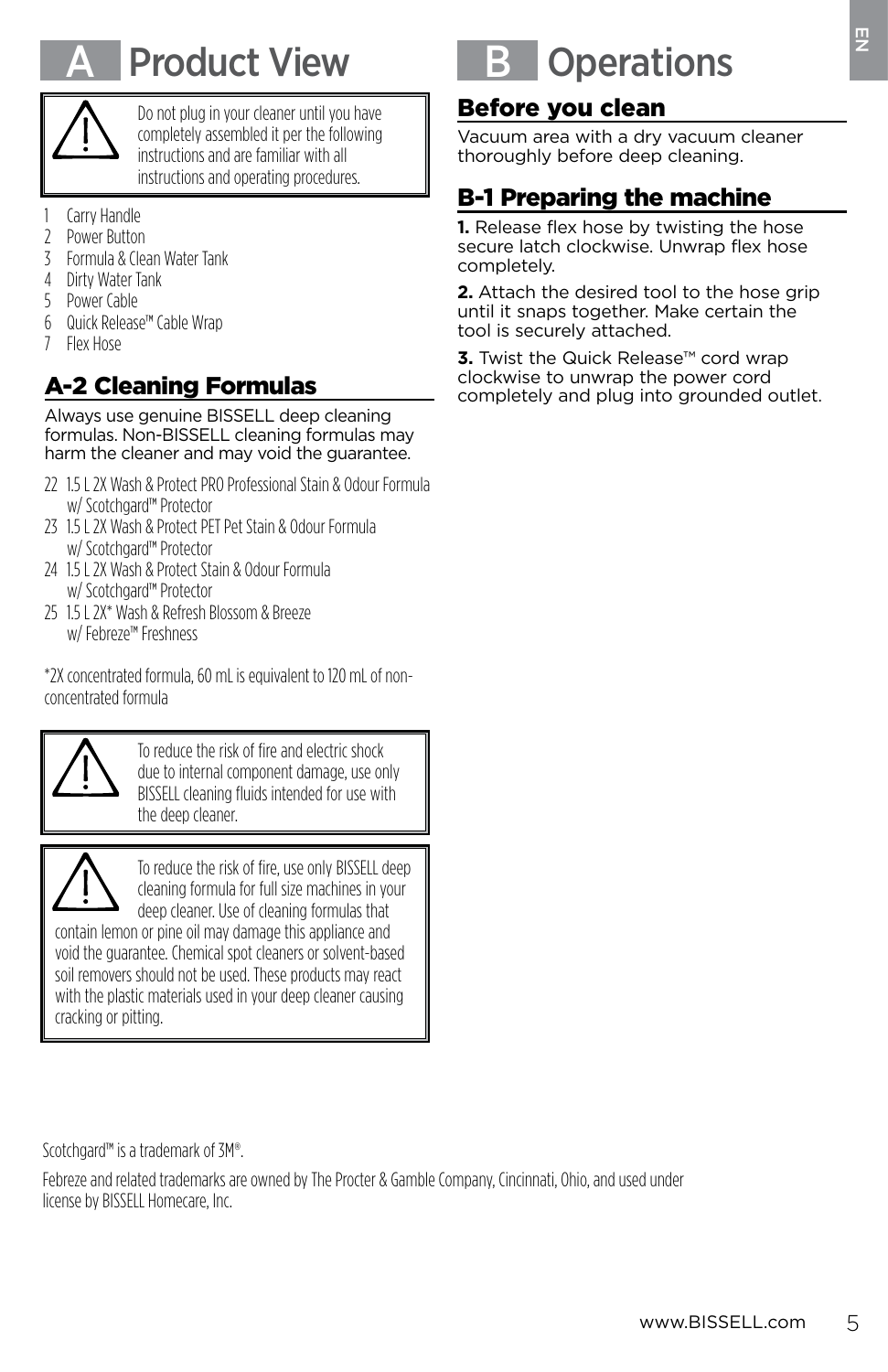# $\frac{Z}{Z}$  B-2 Filling the formula & water<br>Lank

**1.** Remove tank from the back of the machine by lifting up tank carry handle.

#### **NOTE: This tank was designed with a flat bottom so it can be easily filled.**

**2.** Unscrew the black cap and remove bottle insert.

**3.** Fill tank with hot tap water (140° F/60° C MAX) to the water fill line. Add 60 mL of BISSELL 2X formula to the tank.

**4.** Replace the bottle insert in the tank and tighten the black cap. Replace the tank on the portable machine.

### B-3 Cleaning with your spot cleaner

6 www.BISSELL.com EN B-2 Filling the formula & water Important! Please check manufacturer's tag before cleaning area rugs for any specialized cleaning instructions. We do not recommend deep cleaning delicate, silk, wool, antique or area rugs without a manufacturer's tag.

**1.** Plug unit in and turn on by pressing power button.

**2.** Hold cleaning tool approximately 2.5cm above soiled surface. Press spray trigger to apply cleaning solution to soiled area.

**3.** Using brush on cleaning tool, gently scrub area to be cleaned.

**4.** For thorough cleaning, spray additional solution while brush and suction are in contact with surface.

**5.** Apply downward pressure on cleaning tool and pull it toward you. The suction will remove the dirt and cleaning solution. Continue until no more dirt can be removed.

**6.** As a final step, use "drying strokes" (by not pressing the spray trigger) to remove as much liquid/moisture as possible. Repeat this step as often as necessary.

## B-4 Empty dirty tank

**1.** When the dirty tank reaches the "FULL" line on the tank it is time to empty.

**2.** Remove dirty tank and carry to a utility sink, toilet or outside (where you will dispose of the dirty water).

**3.** To unlock the dirty tank lid, rotate handle over the back of the tank. Remove lid and pour out dirty water. Rinse out dirty tank to remove any debris.

**4.** Replace top of tank, and rotate the handle forward to lock in place on front of tank.

**5.** Before replacing tank on machine, wipe debris from red filter.

> Keep spray away from face. Failure to do so may result in personal injury.

# IMPORTANT

Check for colourfastness in an inconspicuous place. If possible, check upholstery stuffing. Coloured stuffing may bleed through fabric when it becomes wet.

# TENTION

Some Berber carpets have a tendency to fuzz with wear. Repeated strokes in the same area with an ordinary vacuum or deep cleaner may aggravate this condition.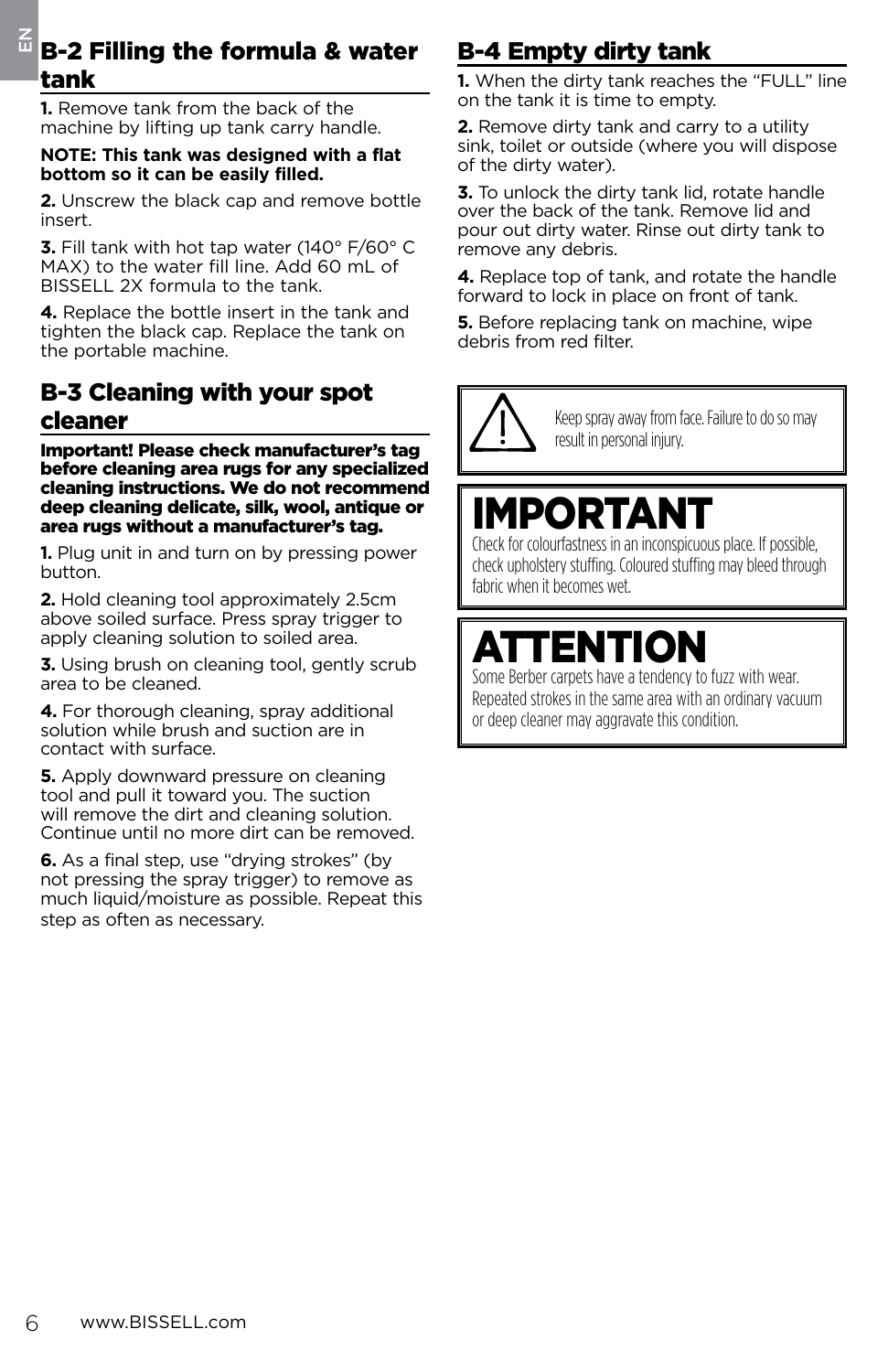## Care, Maintenance & Storage

### Cleaning your machine

**1.** Remove and rinse the tools in clean, running water. Dry and replace in the tool storage provided.

**2.** It is recommended that you suction clean water from a bowl to rinse out the hose. Then lift end of hose and stretch out to ensure all water is cleared from hose.

**3.** Coil flex hose around the hose wrap and secure with latch.

**4.** Check suction gate and if it appears dirty, follow steps 1-4 in section C-2.

### C-2 Cleaning suction gate

**1.** Remove dirty tank.

**2.** Remove two screws and pull off suction gate door.

**3.** Wipe suction gate clean and rinse suction gate door.

**4.** Replace suction gate door and two screws.



risk of fire, electric shock, or<br>wer OFF and disconnect plug from<br>the before performing maintenance<br>ting. To reduce the risk of fire, electric shock, or injury, turn power OFF and disconnect plug from electrical outlet before performing maintenance or troubleshooting.